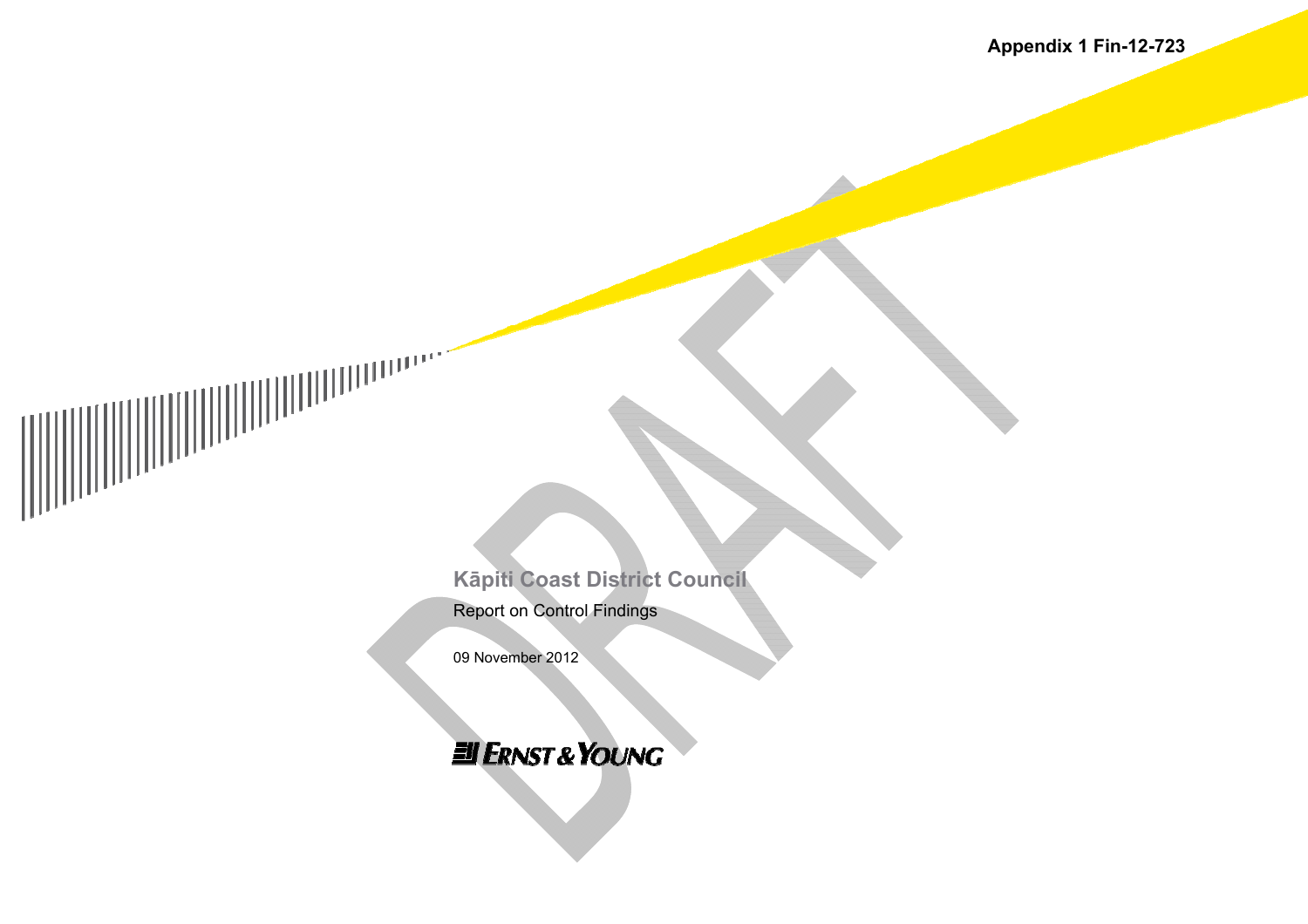**ENST&YOUNG** 

Majestic Centre 100 Willis Street PO Box 490 Wellington New Zealand

Tel: +64 4 499 4888 Fax: +64 4 495 7400 www.ey.com/nz

24 September 2012

Warwick Read Kāpiti Coast District Council Private Bag 601 Paraparaumu 5254

Dear Warwick

#### **Report to management**

We have completed our audit of the financial statements and service performance information of Kāpiti Coast District Council ("Council") for the year ended 30 June 2012.

This management letter includes all control matters and issues arising from our audit findings that we consider appropriate for review by management.

In accordance with Office of Auditor General Auditing Standards which include International Auditing Standards we performed a review of the design and operating effectiveness of Council's significant financial and non financial reporting processes. Our audit procedures do not address all internal control and accounting procedures and are based on selective tests of accounting records and supporting data. They have not been designed for the purposes of making detailed recommendations. As a result our procedures would not necessarily disclose all weaknesses in Council's internal control environment.

We wish to express our appreciation for the courtesies and co-operation extended to our representatives during the course of their work. If you have any questions or comments, please do not hesitate to call me on (04) 470 8641.

Yours faithfully Ernst & Young

Grant Taylor Partner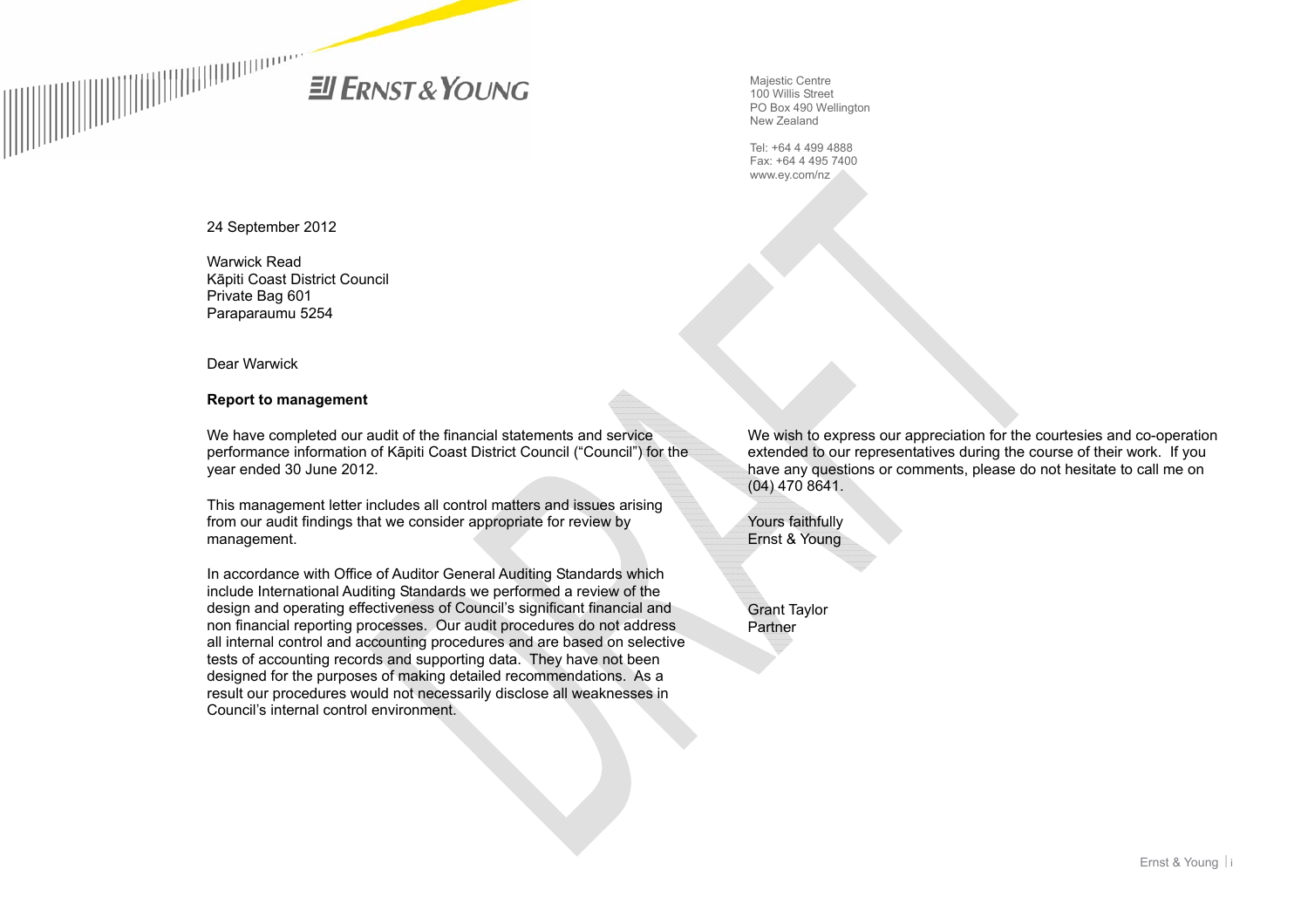# Contents

|    | <b>ANTICITIO</b> |
|----|------------------|
| 1. |                  |
| 2. |                  |
|    |                  |
|    |                  |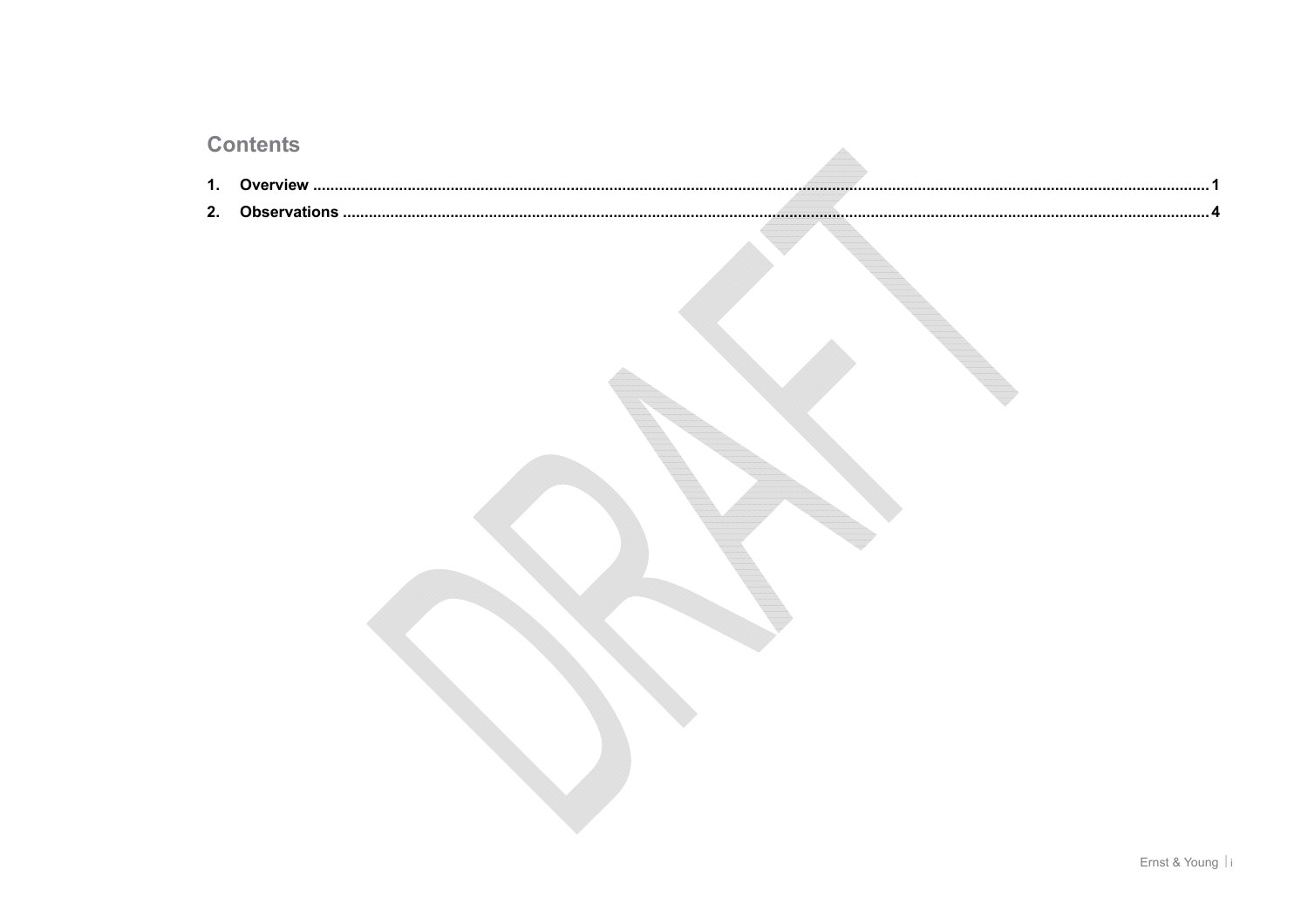### <span id="page-3-0"></span>**1. Overview**

### **1.1 Overview of Risk Ranking System**

To ensure consistency in reports to yourself and the Audit Committee, we have classified our issues into three categories as follows:

| <b>High</b>        | Immediate corrective action is required. These recommendations relate     |
|--------------------|---------------------------------------------------------------------------|
| <b>Needs</b>       | to a serious weakness which exposes the organisation to a material extent |
| significant        | in terms of achievement of corporate objectives, financial results or     |
| <b>improvement</b> | otherwise impair the Council's reputation.                                |

| Moderate<br>Needs:<br>substantial<br>improvement | <b>Corrective action is required, generally within 6 months.</b> A control<br>weakness, which can undermine the system of internal control and/or<br>operational efficiency and should therefore be addressed. |
|--------------------------------------------------|----------------------------------------------------------------------------------------------------------------------------------------------------------------------------------------------------------------|
|--------------------------------------------------|----------------------------------------------------------------------------------------------------------------------------------------------------------------------------------------------------------------|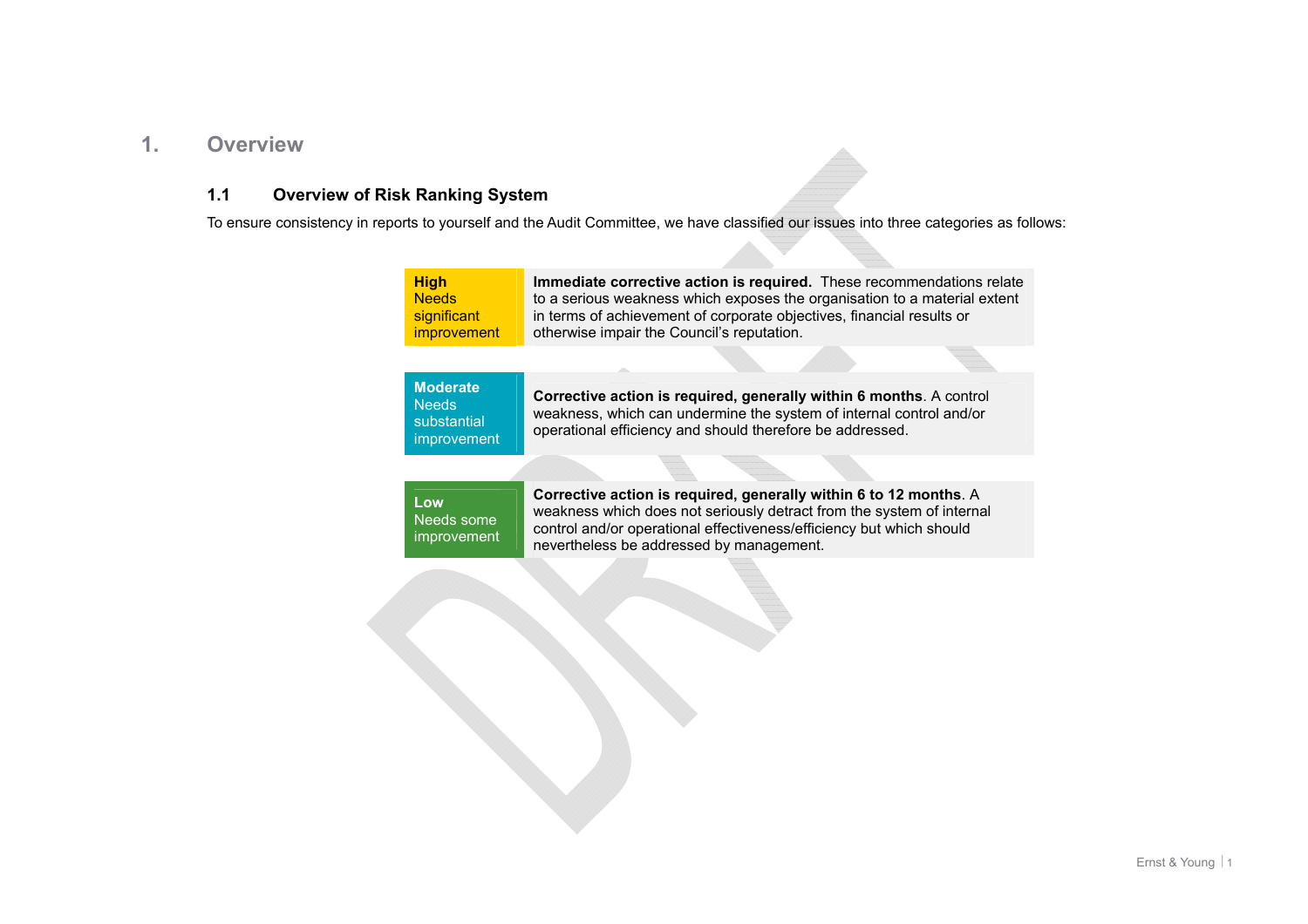### **1.2 Audit Observations**

The following table summarises the key issues and their risk ranking

|                                 | <b>High</b><br>Needs significant<br>improvement | <b>Moderate</b><br><b>Needs substantial</b><br>improvement | Low<br>Needs some<br>improvement |
|---------------------------------|-------------------------------------------------|------------------------------------------------------------|----------------------------------|
| Capital Works in Progress       |                                                 |                                                            | $\checkmark$                     |
| Quote Process                   |                                                 |                                                            |                                  |
| Desk Bank Approval              |                                                 |                                                            |                                  |
| <b>Bond Refunds</b>             |                                                 |                                                            |                                  |
| <b>Trial Balance Structure</b>  |                                                 |                                                            |                                  |
| <b>Tracking of SSP Measures</b> |                                                 |                                                            |                                  |
| <b>IT- General Controls</b>     |                                                 |                                                            |                                  |
|                                 |                                                 |                                                            |                                  |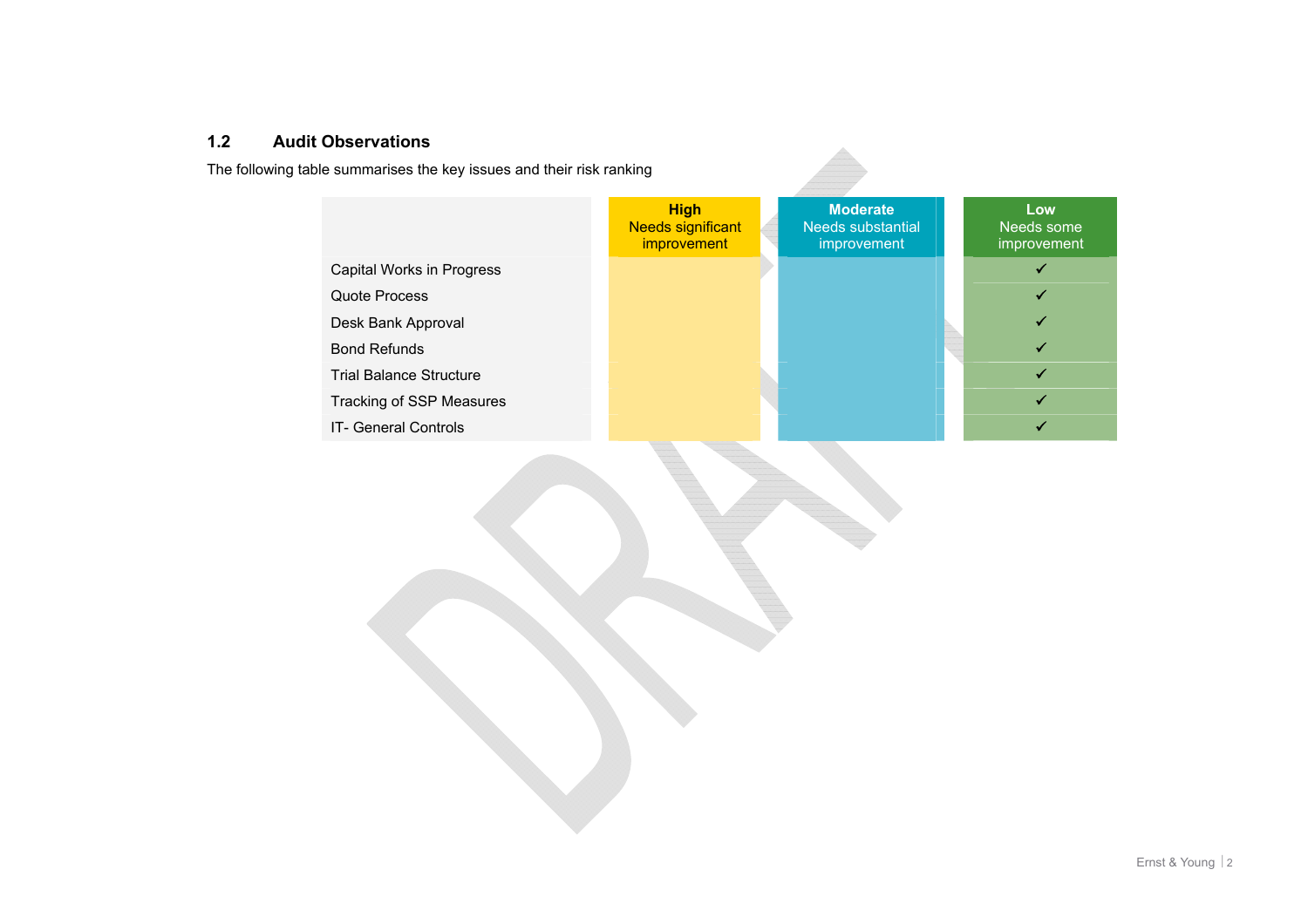### **1.3 Disclaimer**

Issues identified are only those found within the course of the audit for year ended 30 June 2012. Recommendations are intended solely for the use of Council's management. We disclaim any assumption of responsibility for any reliance on this report, to any person other than Council or for any purpose other than that for which it was prepared.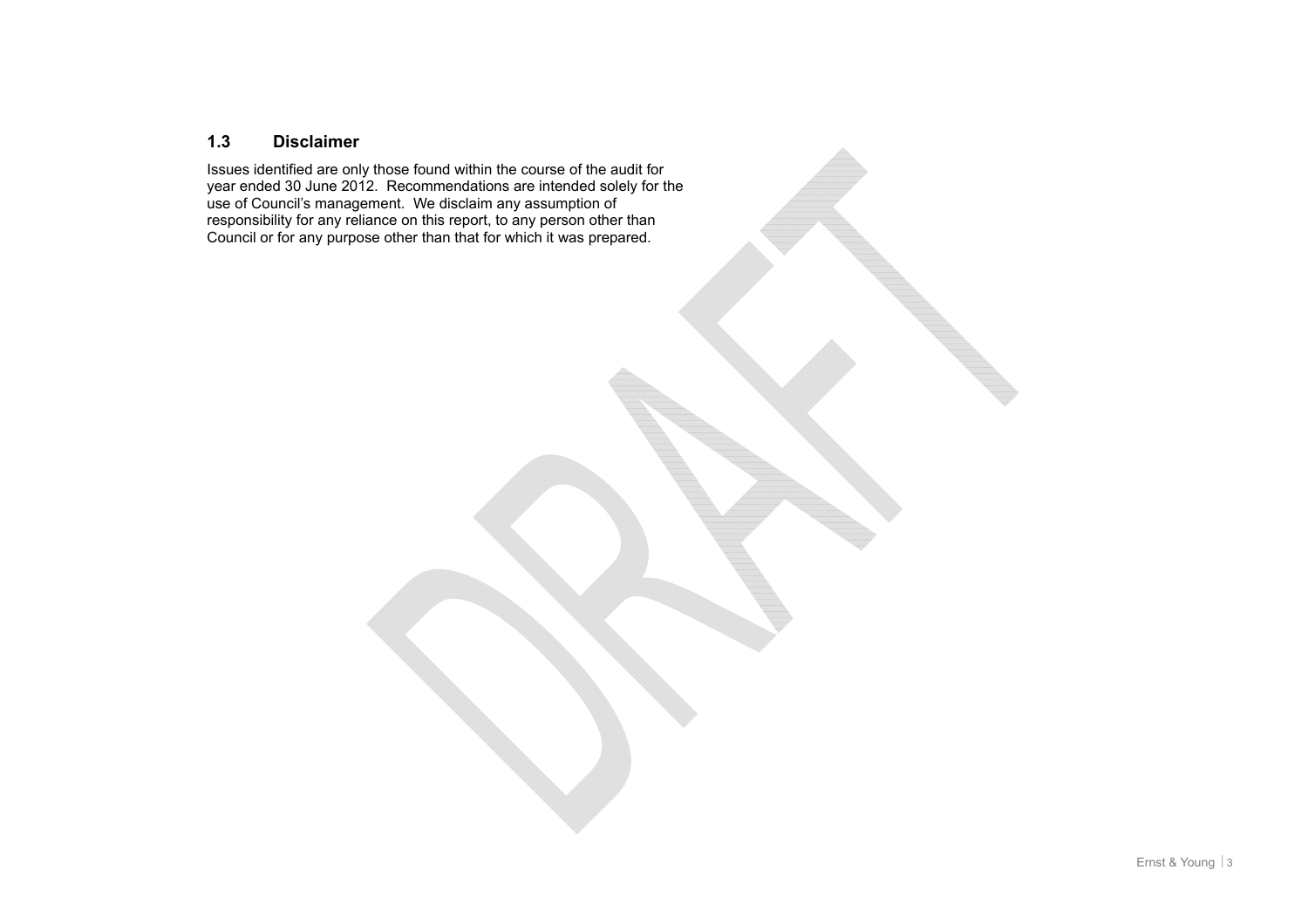## <span id="page-6-0"></span>**2. Observations**

# **Low Risk Category Issues**

| <b>Issue: Capital Works in Progress</b> |                                                                                                                                                                                                                                                                                                                                                                                                                                                                                                                                                                                                                                                                       |  |
|-----------------------------------------|-----------------------------------------------------------------------------------------------------------------------------------------------------------------------------------------------------------------------------------------------------------------------------------------------------------------------------------------------------------------------------------------------------------------------------------------------------------------------------------------------------------------------------------------------------------------------------------------------------------------------------------------------------------------------|--|
| <b>Observation</b>                      | Our review of the Capital Works in Progress (CWIP) balance at 30 June 2012 identified some assets which should have been<br>capitalised during the year. This resulted in an audit adjustment for both the transfer of assets and an additional depreciation<br>charge. Failure to ensure items are capitalised in a timely manner results in depreciation expense not being recognised<br>appropriately. As depreciation is funded by rates there is a risk that Council could not only understate depreciation<br>expenditure but also have funding shortfalls. We recommend management regularly review CWIP to ensure items are<br>capitalised on a timely basis. |  |
| <b>Management Response</b>              | Management will review the Capital Works in Progress (CWIP) on a monthly basis to ensure that all items are capitalised in a<br>timely basis.                                                                                                                                                                                                                                                                                                                                                                                                                                                                                                                         |  |
| <b>Responsibility</b>                   | Warwick Read, Group Manager Finance                                                                                                                                                                                                                                                                                                                                                                                                                                                                                                                                                                                                                                   |  |

 $\blacktriangleright$ 

| <b>Issue: Quote Process</b> |                                                                                                                                                                                                                                                                                                                                                                                                                                                                                                                                                                                                                                                                                                                                                                                                                                                                                                            |
|-----------------------------|------------------------------------------------------------------------------------------------------------------------------------------------------------------------------------------------------------------------------------------------------------------------------------------------------------------------------------------------------------------------------------------------------------------------------------------------------------------------------------------------------------------------------------------------------------------------------------------------------------------------------------------------------------------------------------------------------------------------------------------------------------------------------------------------------------------------------------------------------------------------------------------------------------|
| <b>Observation</b>          | Our review of debtors and provisions identified two debtors (Bunnings and Riverbank) in dispute as a result of quotes for<br>resource consent being significantly different than the actual charges. The difference between actual costs and the original<br>quotes were due to a change in resource requirement of which both customers were aware. While there is no dispute over<br>the change in the extent of work, the customers were not updated during the process as to the extent of the change in costs.<br>Disputes result in Council incurring additional cost and time to reach a resolution. There is potential to reduce this if there is<br>greater communication in relation to the cost impact resulting from a change in resource requirement. We recommend where<br>there are requirement changes customers are notified formally of the updated costs prior to commencement of work. |
| <b>Management Response</b>  | Council will ensure that clients are kept fully informed as much as practicable of any changes to original quotes that could<br>impact on the final cost. This should avoid any disputes when the final invoices are charged.                                                                                                                                                                                                                                                                                                                                                                                                                                                                                                                                                                                                                                                                              |
| <b>Responsibility</b>       | Warwick Read, Group Manager Finance                                                                                                                                                                                                                                                                                                                                                                                                                                                                                                                                                                                                                                                                                                                                                                                                                                                                        |
|                             |                                                                                                                                                                                                                                                                                                                                                                                                                                                                                                                                                                                                                                                                                                                                                                                                                                                                                                            |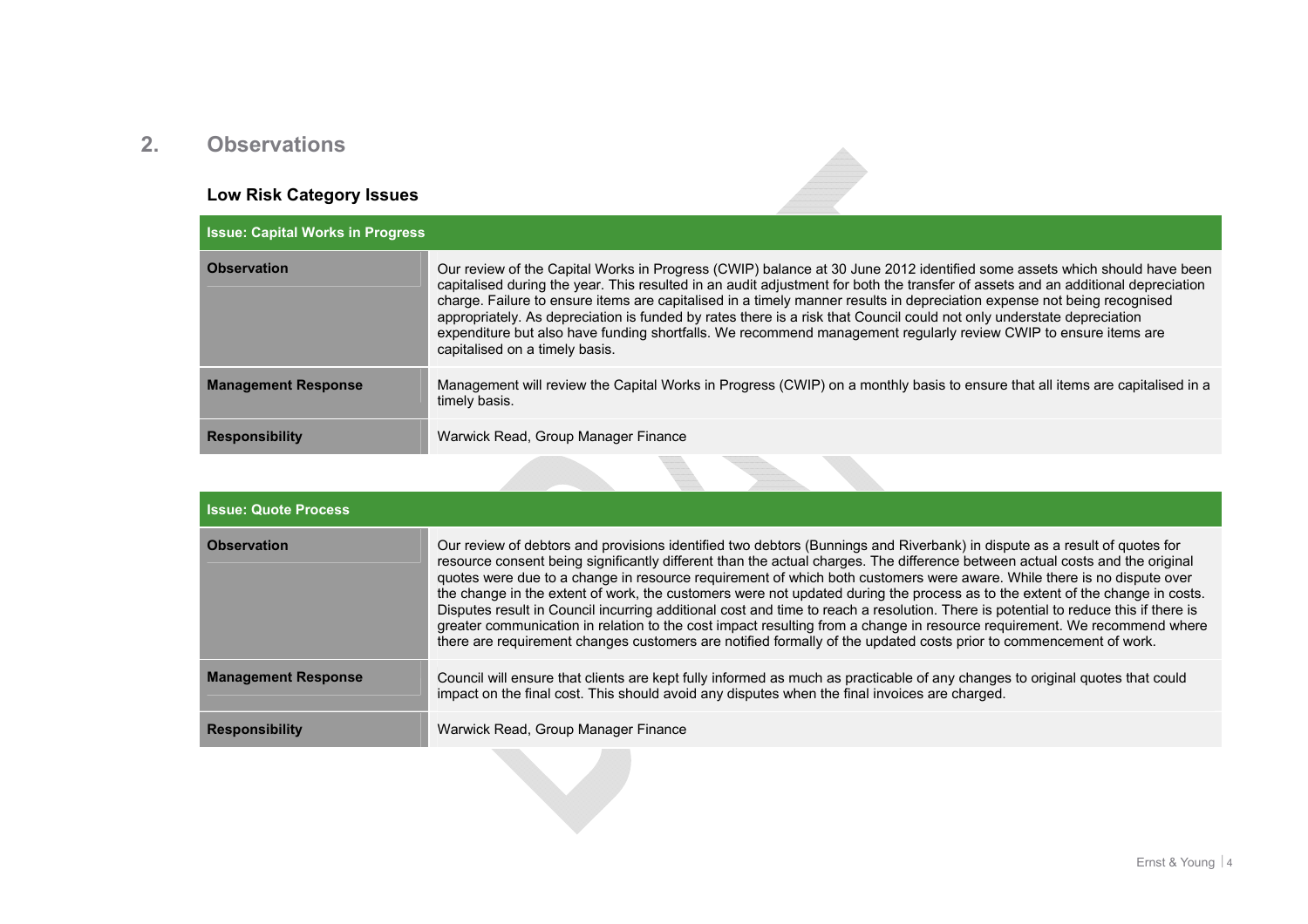| <b>Issue: Desk Bank Approval</b> |                                                                                                                                                                                                                                                                                                                                                                                                                     |  |
|----------------------------------|---------------------------------------------------------------------------------------------------------------------------------------------------------------------------------------------------------------------------------------------------------------------------------------------------------------------------------------------------------------------------------------------------------------------|--|
| <b>Observation</b>               | Our testing of expenditure authorisation identified two incidences where the Desk Bank summary was not signed by the<br>approver. We note the Desk Bank system requires two authorisers using unique codes before payment can be processed.<br>We therefore consider signing the Desk Bank summary payments an unnecessary stage in the process and recommend<br>Council consider discontinuing with this activity. |  |
| <b>Management Response</b>       | Council agrees with Ernst & Young's comments that the Desk Bank summary payment schedule does not need to be signed<br>because the Desk Bank system requires two authorisers with unique identification codes to authorise payments before they<br>can be processed.                                                                                                                                                |  |
| <b>Responsibility</b>            | Warwick Read, Group Manager Finance                                                                                                                                                                                                                                                                                                                                                                                 |  |

| <b>Issue: Bond Refunds</b> |                                                                                                                                                                                                                                                                                                                                                                                                                                                                                            |  |
|----------------------------|--------------------------------------------------------------------------------------------------------------------------------------------------------------------------------------------------------------------------------------------------------------------------------------------------------------------------------------------------------------------------------------------------------------------------------------------------------------------------------------------|--|
| <b>Observation</b>         | Council retain a bond when resource and building consents are requested. This is held as a liability until work is completed<br>and the customer requests a refund. At 30 June 2012 bonds held for resource consents totalled \$343k and \$658k for building<br>consents. We note some deposits date back to 2000. Given the age of some of these deposits we suggest Council review the<br>likelihood of work being completed and consider whether some of these liabilities be released. |  |
| <b>Management Response</b> | The Council acknowledges that there are some Bonds that have been held for a number of years and investigation work will<br>be carried out to ensure that these Bonds are released where work has been completed. The Bonds held will be reviewed on<br>a regular basis.                                                                                                                                                                                                                   |  |
|                            | It needs to be acknowledged that some of this work has been put on-hold at the request of the Developers due to the<br>economic downturn and some of these need to be further followed up to see whether they intend to continue with the<br>development.                                                                                                                                                                                                                                  |  |
| <b>Responsibility</b>      | Warwick Read, Group Manager Finance                                                                                                                                                                                                                                                                                                                                                                                                                                                        |  |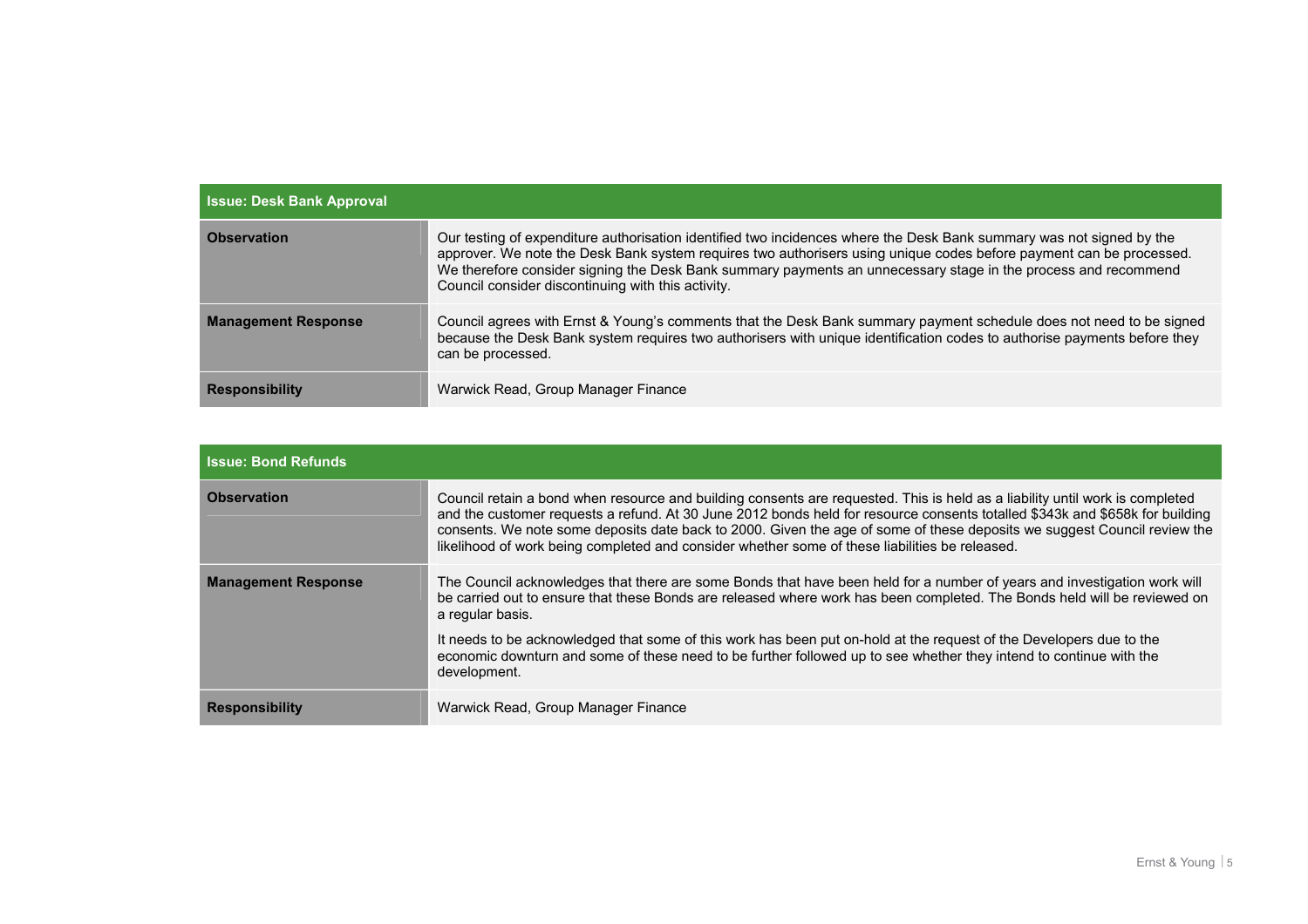| <b>Issue: Trial Balance Structure</b> |                                                                                                                                                                                                                                                                                                                                                                                                                                                                                                                                                                                                                        |
|---------------------------------------|------------------------------------------------------------------------------------------------------------------------------------------------------------------------------------------------------------------------------------------------------------------------------------------------------------------------------------------------------------------------------------------------------------------------------------------------------------------------------------------------------------------------------------------------------------------------------------------------------------------------|
| <b>Observation</b>                    | Council's financial statements are prepared using an excel based model that draws from the NCS trial balance. This<br>spreadsheet is stored on a shared drive. The mapping of the trial balance to the Financial Statements is driven by formulae<br>within this spreadsheet. Excel can be easily manipulated and errors in the mapping may go unidentified. There is sufficient<br>opportunity for multiple personnel to change the spreadsheet given it is on a shared drive and not protected by a password. If<br>this spreadsheet was changed or lost it could distort the reporting in the financial statements. |
|                                       | Our audit procedures have identified which accounts in the NCS trial balance map to each line item within the financial<br>statements and we are satisfied the balances reported are materially correct. However we recommend Council consider<br>simplifying the process used to prepare the financial statements, this could include consideration of the ongoing need to<br>include source of funding in each eight digit account code.                                                                                                                                                                             |
| <b>Management Response</b>            | A full review will be undertaken of the current excel based model with a view to simplifying it and making it more user friendly<br>and less complex.                                                                                                                                                                                                                                                                                                                                                                                                                                                                  |
|                                       | The source of funding still needs to be considered because Council is required to report on its funding impact statement<br>under the new financial reporting requirements.                                                                                                                                                                                                                                                                                                                                                                                                                                            |
| <b>Responsibility</b>                 | Warwick Read, Group Manager Finance                                                                                                                                                                                                                                                                                                                                                                                                                                                                                                                                                                                    |

| <b>Issue: Tracking of Statement of Service Performance (SSP) Measures</b> |                                                                                                                                                                                                                                                                        |  |
|---------------------------------------------------------------------------|------------------------------------------------------------------------------------------------------------------------------------------------------------------------------------------------------------------------------------------------------------------------|--|
| <b>Observation</b>                                                        | During our audit of the SSP we identified the following measure where the underlying data was insufficient to provide support<br>for the asserted performance in the SSP;                                                                                              |  |
|                                                                           | Maintenance requests are measured as follows:                                                                                                                                                                                                                          |  |
|                                                                           | non urgent requests responded to within 24 hours<br>а.                                                                                                                                                                                                                 |  |
|                                                                           | urgent request responded to within 8 hours.<br>b.                                                                                                                                                                                                                      |  |
|                                                                           | Within the system there is the ability to identify a request as urgent and non urgent. However this distinction is not currently<br>being made and therefore cannot be reported. We recommend a process is put in place to ensure this check is made in the<br>system. |  |
| <b>Management Response</b>                                                | Process has been changed so that requests are now being identified using a check box to identify whether requests are<br>urgent or non urgent.                                                                                                                         |  |
| <b>Responsibility</b>                                                     | Katrina Shieffelbein, Monitoring Officer                                                                                                                                                                                                                               |  |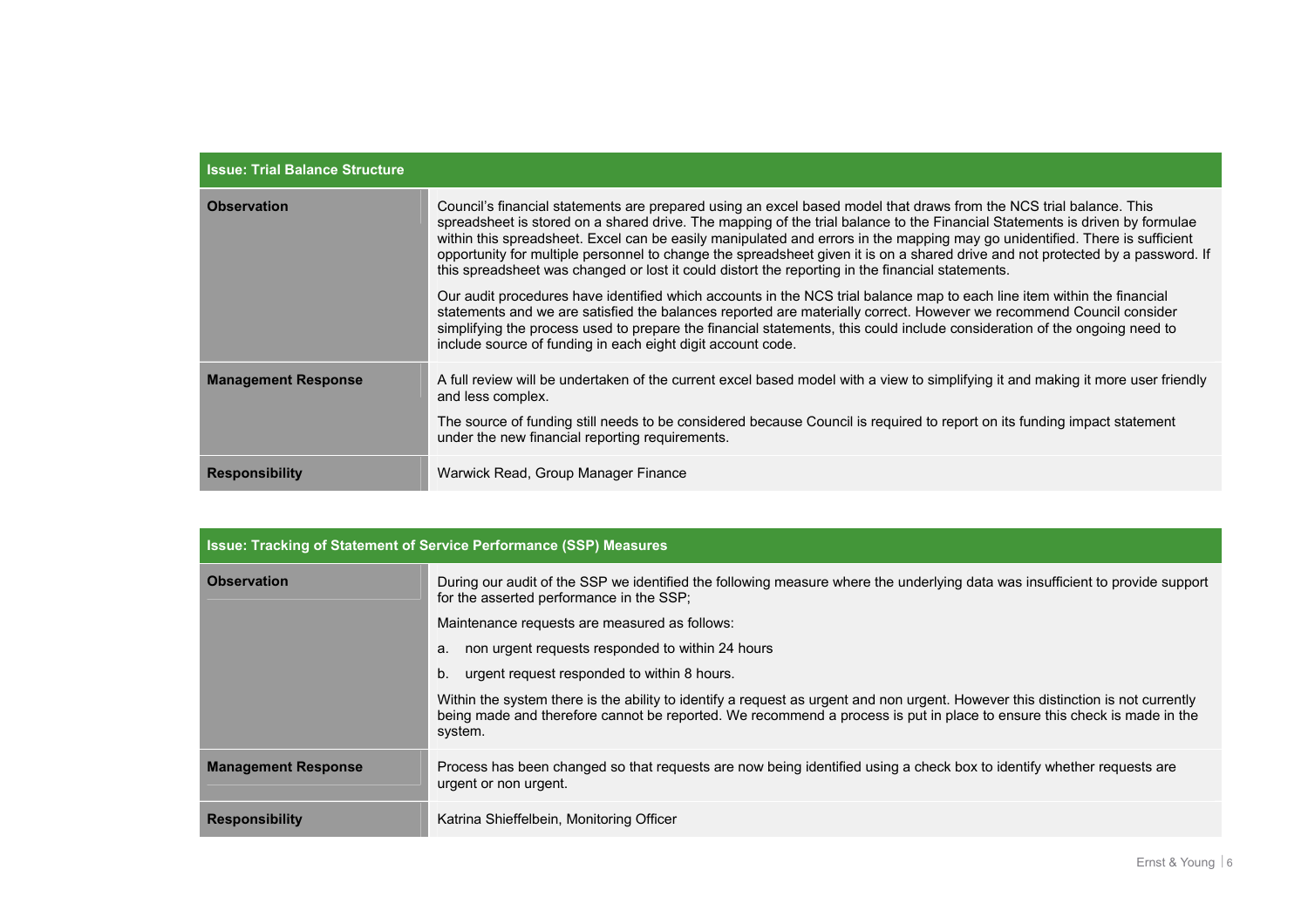| <b>Issue: IT General Controls</b> |                                                                                                                                                                                                                                                                                                                     |  |
|-----------------------------------|---------------------------------------------------------------------------------------------------------------------------------------------------------------------------------------------------------------------------------------------------------------------------------------------------------------------|--|
| <b>Observation</b>                | Based on our discussions with Council we note there is no formal process to manage user access and no formal access<br>reviews are performed.                                                                                                                                                                       |  |
|                                   | We recommend formal policies and procedures are established to ensure users are added with appropriate authority and<br>access levels are reviewed to ensure access is consistent with authority and job description.                                                                                               |  |
| <b>Management Response</b>        | The current process for establishing a new user and defining their access right requires their Manager to fill out a New User<br>form stating what they require access to. The completed form is then sent to the IT Help Desk. Only the Technical<br>Infrastructure team has authority to change user permissions. |  |
|                                   | We will formalise this current process into policy and also formalise a procedure for regular reviews of user access<br>permissions.                                                                                                                                                                                |  |
| <b>Responsibility</b>             | Bernie Goedhart, Group Manager Corporate Services                                                                                                                                                                                                                                                                   |  |